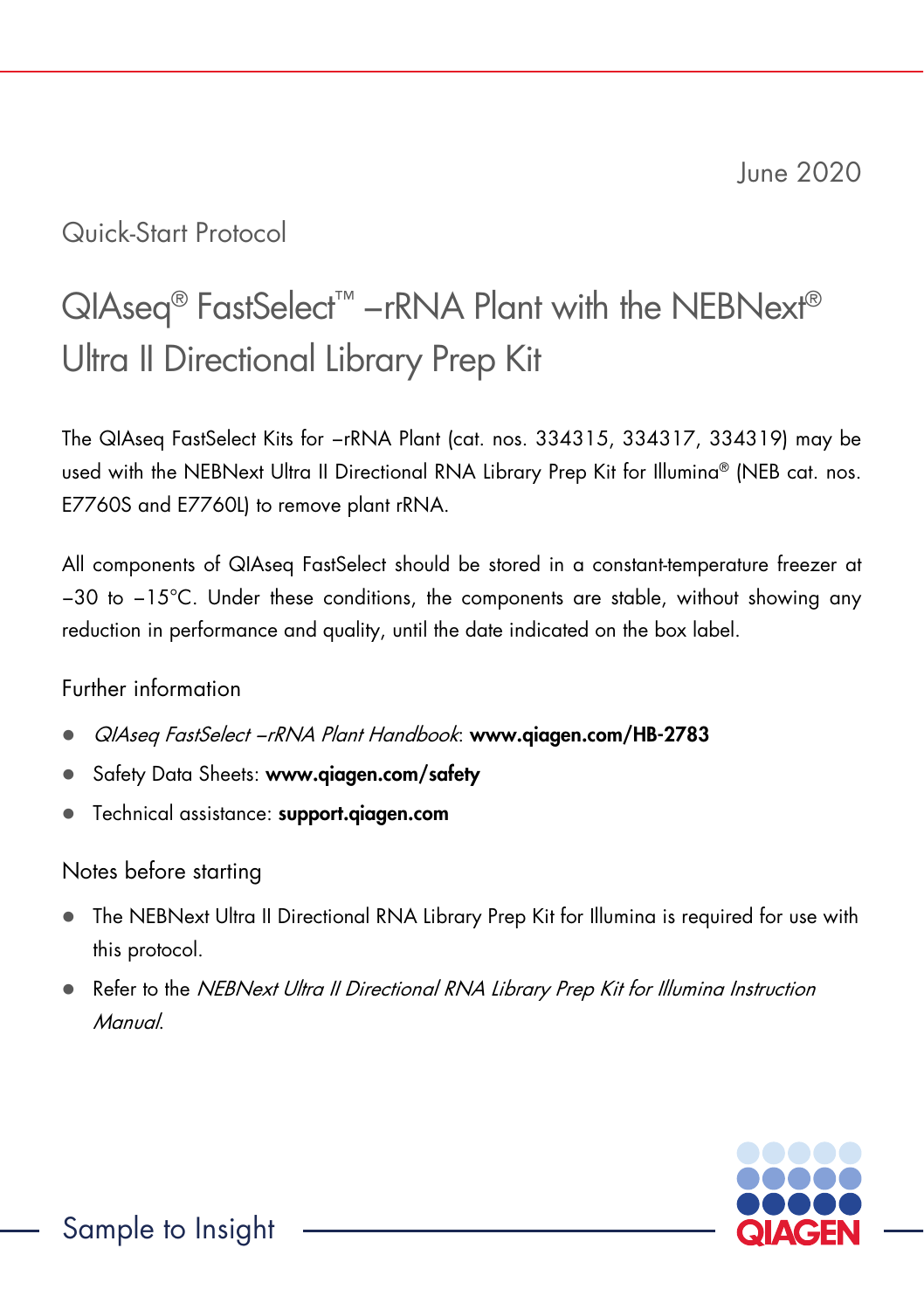#### Procedure

- 1. Vortex the tube(s) from the QIAseq FastSelect Kit, and then briefly centrifuge to collect residual liquid from the sides of the tubes.
- 2. Referring to Section 4 from the NEBNext Ultra II Directional RNA Library Prep Kit for Illumina Instruction Manual, perform the following in place of steps 4.1.1 through 4.1.4:
	- 2a. Assemble the fragmentation and priming reaction described in Table 1 on ice in a nuclease-free tube.

Table 1. NEBNext Ultra II Stranded fragmentation and priming mix

| Component                                               | Volume/reaction |  |
|---------------------------------------------------------|-----------------|--|
| Total RNA $(5 \text{ ng} - 1 \text{ pg})$               | $4 \mu$         |  |
| (lilac) NEBNext First Strand Synthesis Reaction Buffer* | $4 \mu$         |  |
| (lilac) Random primers*                                 | اں 1            |  |
| <b>Total volume</b>                                     | 9 yl            |  |

From the NEBNext Ultra II Directional Library Prep Kit.

- 2b. To the assembled fragmentation and priming mix, add 1 μl of QIAseq FastSelect −rRNA Plant.
- 2c. Mix thoroughly by pipetting up and down several times, and then briefly centrifuge to collect residual liquid from the sides of the tubes.
- 2d. Incubate in a thermal cycler with a heated lid, as described in Table 2, according to your input RNA quality.

Important: Regardless of the time and temperature chosen in step 1, steps 2−9 must be performed.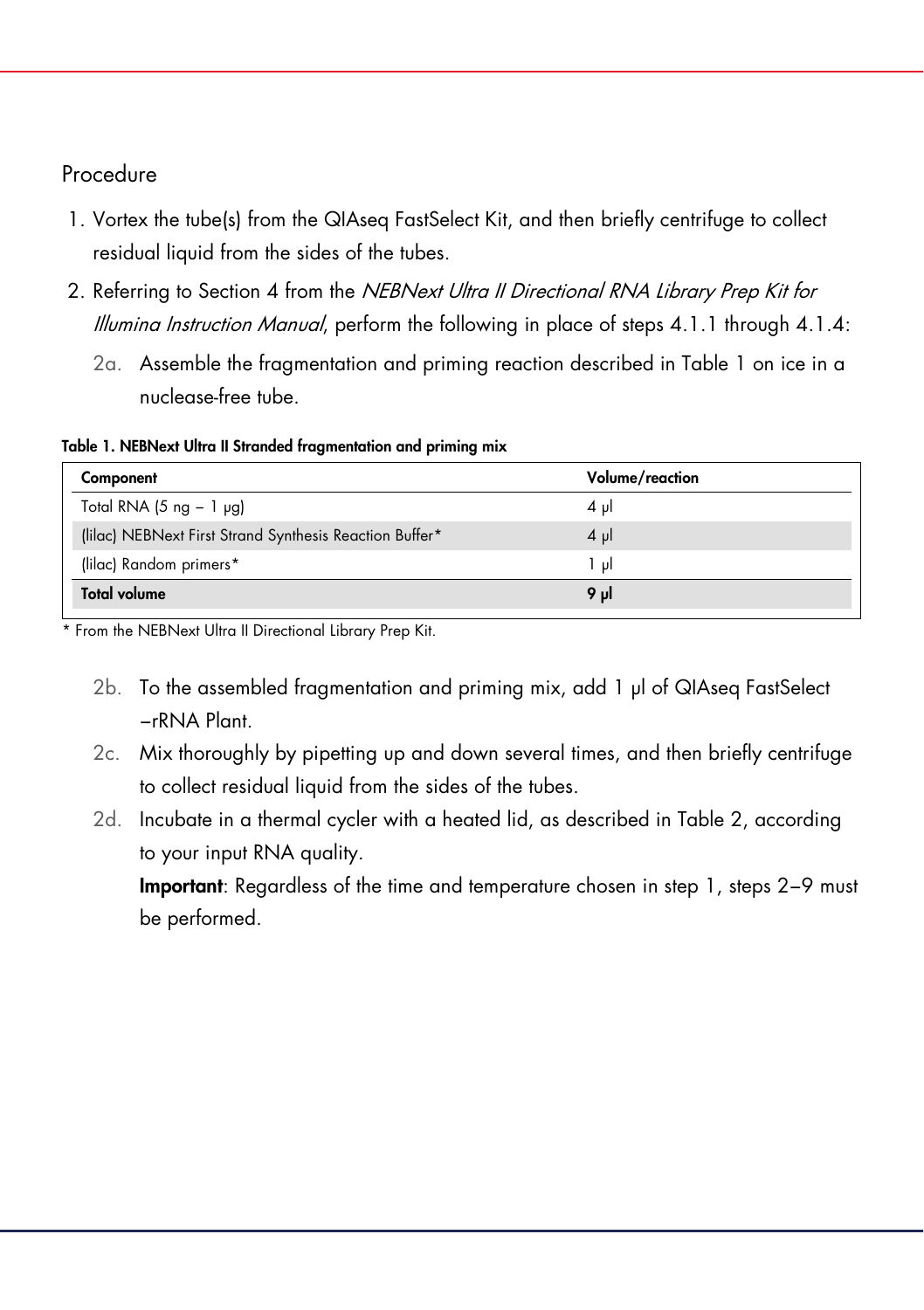| <b>Step</b>    | Intact RNA $(RIN > 7)$  | Partially degraded RNA (RIN 2-6) |
|----------------|-------------------------|----------------------------------|
|                | 15 min at 94°C          | $7-8$ min at $94^{\circ}$ C      |
| $\overline{2}$ | 2 min at $75^{\circ}$ C | 2 min at $75^{\circ}$ C          |
| 3              | 2 min at $70^{\circ}$ C | 2 min at $70^{\circ}$ C          |
| $\overline{4}$ | 2 min at $65^{\circ}$ C | 2 min at $65^{\circ}$ C          |
| 5              | 2 min at $60^{\circ}$ C | 2 min at $60^{\circ}$ C          |
| 6              | 2 min at $55^{\circ}$ C | 2 min at $55^{\circ}$ C          |
| 7              | 2 min at $37^{\circ}$ C | 2 min at $37^{\circ}$ C          |
| 8              | 2 min at $25^{\circ}$ C | 2 min at $25^{\circ}$ C          |
| 9              | Hold at 4°C             | Hold at 4°C                      |

Table 2. Combined NEBNext Ultra II fragmentation and FastSelect hybridization protocol

- 3. Refer to the NEBNext Ultra II Directional RNA Library Prep Kit for Illumina Instruction Manual and immediately proceed to "First Strand cDNA Synthesis Reaction". Note: "First Strand cDNA Synthesis Reaction" is chapter 4.2 in the instruction manual.
- 4. Follow the NEBNext Ultra II Directional RNA Library Prep Kit for Illumina Instruction Manual to perform all remaining library construction steps.